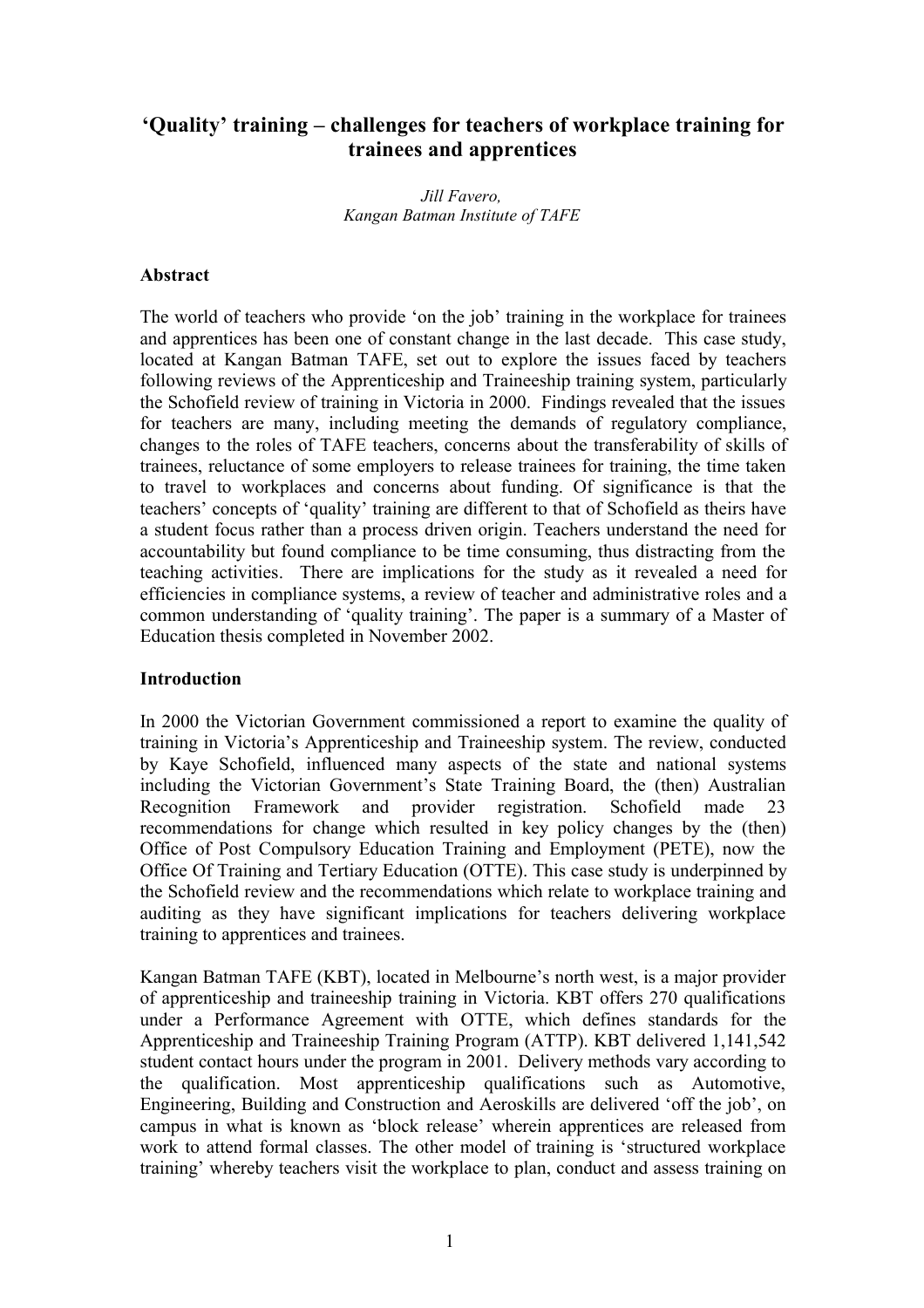the job in respective qualifications (largely traineeships). The term 'workplace training' used in this paper complies with OTTE's definition of and standards for 'workplace based training'.

In 2001 KBT teachers trained over 800 trainees in the workplace. The teachers not only deliver training to trainees and apprentices but also must demonstrate compliance with the Victorian and National policy requirements. Anecdotal evidence suggested many issues had arisen for those teachers charged with the implementation of policy changes in the last decade, particularly those resulting from the Schofield review. This study was designed to explore the main issues faced by a small group of teachers who deliver training in the workplace.

# **Literature Review**

Literature was reviewed in order to examine the current discourses on changes to TAFE teachers' roles, issues of teacher identity and constructions of 'quality' in the context of training, particularly Schofield's construction as it influenced her recommendations for change in the Victorian Apprenticeship and Traineeship Training Program (ATTP).

A recent study of Harris, Simons, Symons and Clayton examined the changing role of VET practitioners, including TAFE teachers, over the past 5 years. The researchers argue that teachers have been subject to dramatic changes that have influenced the Australian workforce in the last decade at the same time that they are expected to support and facilitate the change process (Harris et al 2001 p.1). Trainers, as participants of the study, reported that there had been a major shift from that which they were originally employed to do with a greater emphasis on 'facilitation' rather than 'traditional' teaching. Such 'facilitation' was seen to require knowledge and skills required for online delivery, flexible delivery, workplace training and assessment with a greater emphasis not only on assessment but also in demonstrating validity of assessment outcomes. Greater accountability of teachers was also emphasised. Other changes in roles included that of building and establishing networks and of becoming managers and administrators. The burden of administration was seen to be a significant change:

*Teachers perceive their passion for teaching is being destroyed by administrative battles, where teachers are being paid to do paperwork instead of interacting with students. The increased amount of paperwork is linked to being 'audit compliant'…. Administrative load is taking more and more time, and there is the expectation that teachers will do the extra work (Harris et al, 2001 p.2).*

The teachers' passion for teaching is being destroyed by more than increasing administrative and compliance activities. As will be demonstrated in the findings their passion is also being eroded by the tension between teaching and compliance and by the reconstruction of a new teacher identity in times of constant policy flux. The issue of the teacher identity is a further challenge for teachers. As Chappell notes for more than a decade: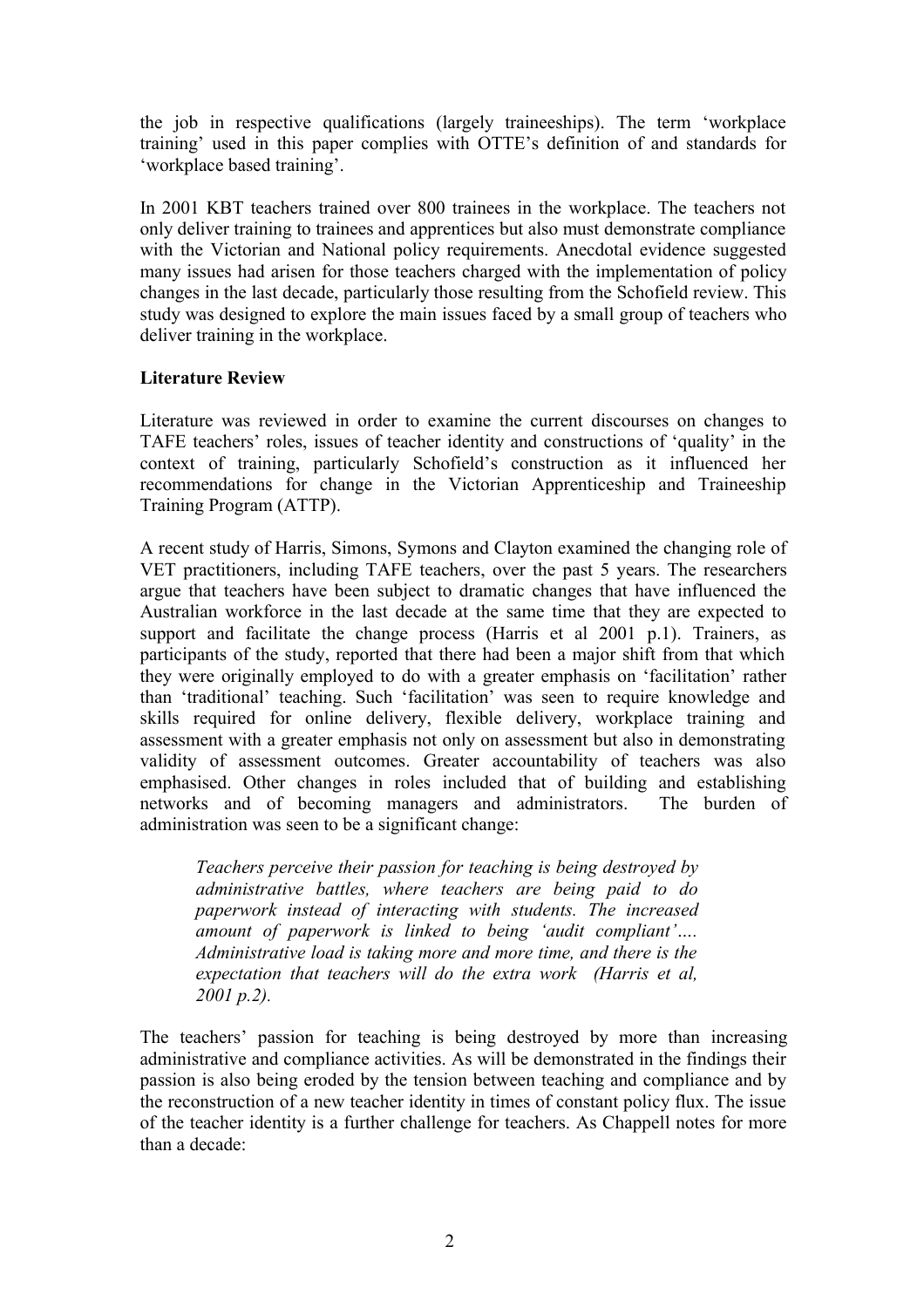*TAFE teachers have…experienced a set of policies and related discourses that have not only changed their educational institution but have attempted to change their understanding of their educational roles, privileging new pedagogical practices, new knowledges, new skills and new relationships with students and employers" (2001 p. 23).* 

Chappell defines the historical and contemporary discourses within the institution of TAFE and described the changes in vocational education and training (VET) systems and noted the changes experienced by teachers in their "everyday pedagogical practices" (2001 p. 22). Chappell argues that historical discourse influences TAFE teachers in a way that is different to other teachers. TAFE was constituted as an institution which provided industrial skills and TAFE teachers have specialised vocational knowledge and, until the emphasis on work-based and work place learning, passed on these skills "in public education institutions away from the workplace" (Chappell 2001 p.26). This location has created tensions between the TAFE teacher constructed as 'industry practitioner' and TAFE teacher constructed as 'educator'. Chappell concludes that the tension is increased by the discourses of new vocationalism "by privileging industry relevance and workplace learning over the other goals, previously ascribed to the institutional work of TAFE" (2001 p.31). In the workplace the teacher's industry skills must be current and credible and the constructions of 'industry practitioner' and 'educator' seamless. "TAFE teachers do identify with the world of work, constructed by the discourses of new vocationalism but, at the same time also identify with the world of education constructed by the discourses of liberal education" (2001 p. 35).

Chappell also noted that teachers have been the focus of policy discourses related to quality and accountability in education: "Teachers need to be more entrepreneurial, quality focussed (sic), customer-oriented, efficient and flexible in the new institution of TAFE…Consequently teachers must focus more on quality…" (2001 p.33). The recommendation that teachers must focus more on quality supports Schofield's view that quality training is a prerequisite in an apprenticeship and traineeship system.

For the purpose of her review of the ATTP Schofield interpreted quality according to the definition from the Australian National Audit Office:

*Its broadest sense (quality) incorporates assessment of outputs, processes and outcomes and takes into consideration the relevant objectives and resources. Assessment of quality involves the use of information gathered from key interests …. to identify differences between expectations and experience of users (2001 p. 5).* 

In this definition of quality Schofield adheres to a model developed in a manufacturing context where the measurement of outputs and outcomes are easily measurable. They are less measurable in training. As Schofield notes, "Measuring the quality of training and assessment in any form of training is a most imprecise science (1999 in NCVER 2001 p.81). The imposition of Schofield's quality model to the teachers' world may not necessarily be an 'easy fit' for teachers who enact the ATTP policies.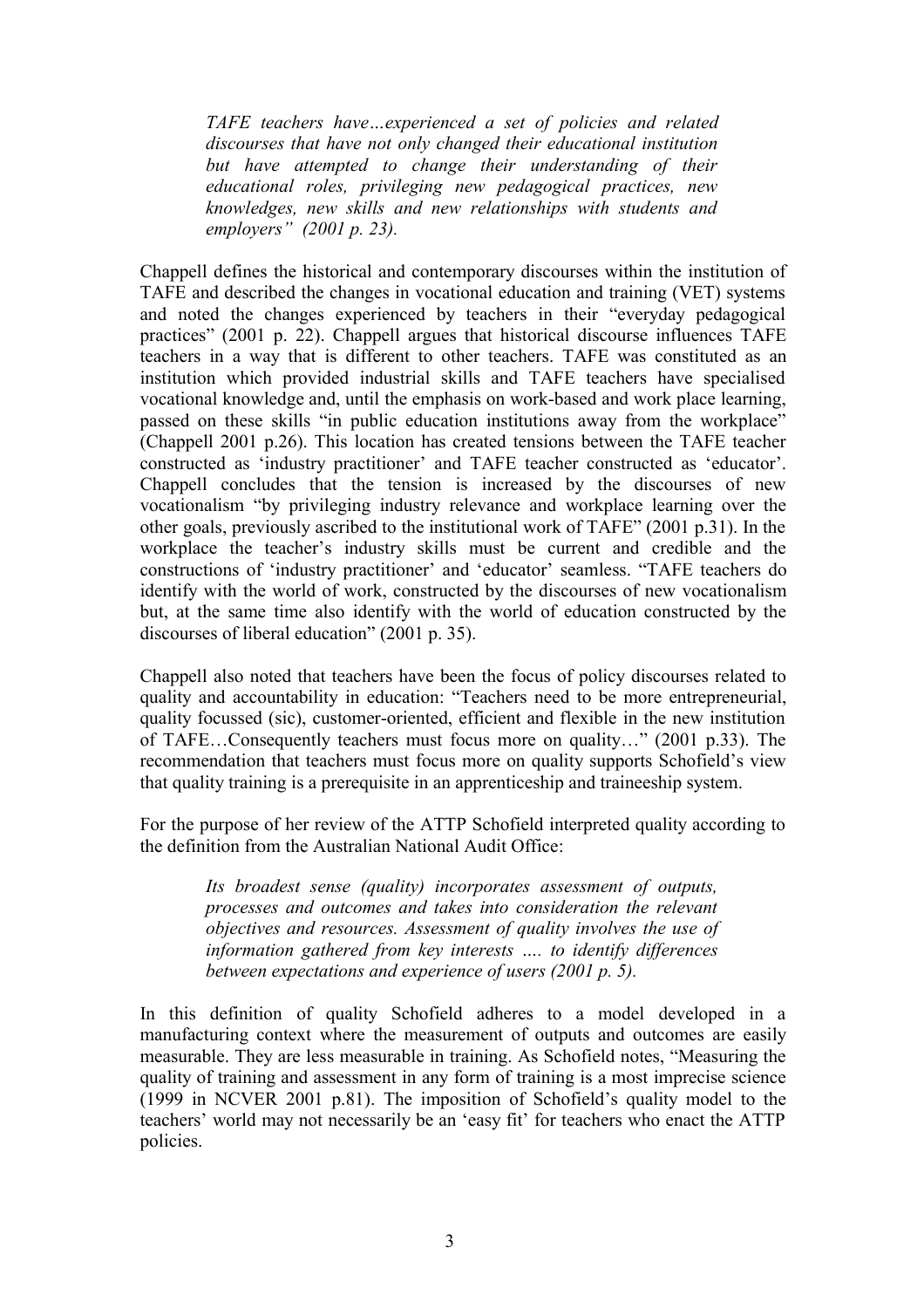A major finding of Schofield related to ATTP audit programs. Evidence of the emphasis on the need for an improved audit system in Victoria is that 8 out of 23 recommendations made by Schofield relate to audits. Recommendation 12 is that: "From the start of 2001, PETE should implement a more rigorous, holistic and field based audit system for the apprenticeship and traineeship training system" (Schofield 2000 p xii). As a result of this recommendation TAFE institutes are now audited on the quality of their training. TAFE teachers have to not only deliver quality training, which is in compliance with the defined standards, but also be able to meet the challenge of demonstrating evidence of the quality according to Schofield's construction.

### **Research Method**

I selected a case study as the research method to examine the issues for KBT teachers of apprentices and trainees under the Victorian ATTP in the second semester of 2001 and the first semester of 2002. Several factors influenced the choice of case study as the research method used in this project. The method needed to be one which elicited the meaningful reality of the teachers whilst having minimum impact on their day to day activities. A case study provided the method to establish "generalisations about the wider population to which the unit belonged" (Burns 1997 p.36).

The case study model also provided the method to interview informants with specific expertise and availability; that is teachers who were delivering training in the workplace in a range of industry areas and willing to devote time to the data gathering activities of a focus group and recording a log of activities. Three data collecting activities were used so that data from one source could be used to support (or refute) data from another.

| <b>DATA</b>                 | METHOD OF COLLECTION        | CODE                          |
|-----------------------------|-----------------------------|-------------------------------|
|                             |                             |                               |
| Focus group interviews with | Audio-taped and transcribed | Pseudonyms representing       |
| teachers                    |                             | teacher names*                |
| Time spent on teacher       | <b>Activity logs</b>        | Letters representing clusters |
| activities                  |                             | of activities/time            |
| Policy documents            | Literature review           | Standard referencing          |

*\* In this paper direct quotes of teachers have been cited by showing the initial of the pseudonym given to the informant and the transcript page in the appendix of the thesis, for example, (R p. 55).*

#### *Focus groups*

Two focus group sessions were conducted at a time and venue to suit the participants. The same questions were asked at both focus groups although the wording of the first question was slightly changed to clarify it. The questions emerged from the literature review and were identified as the practice of policy, the changing role of teachers, greater accountability and audit compliance.

# *Log of activities*

An aim of the study was to compare teacher's perceptions of the demands of demonstrating quality with reality. To collect this data a log of activities was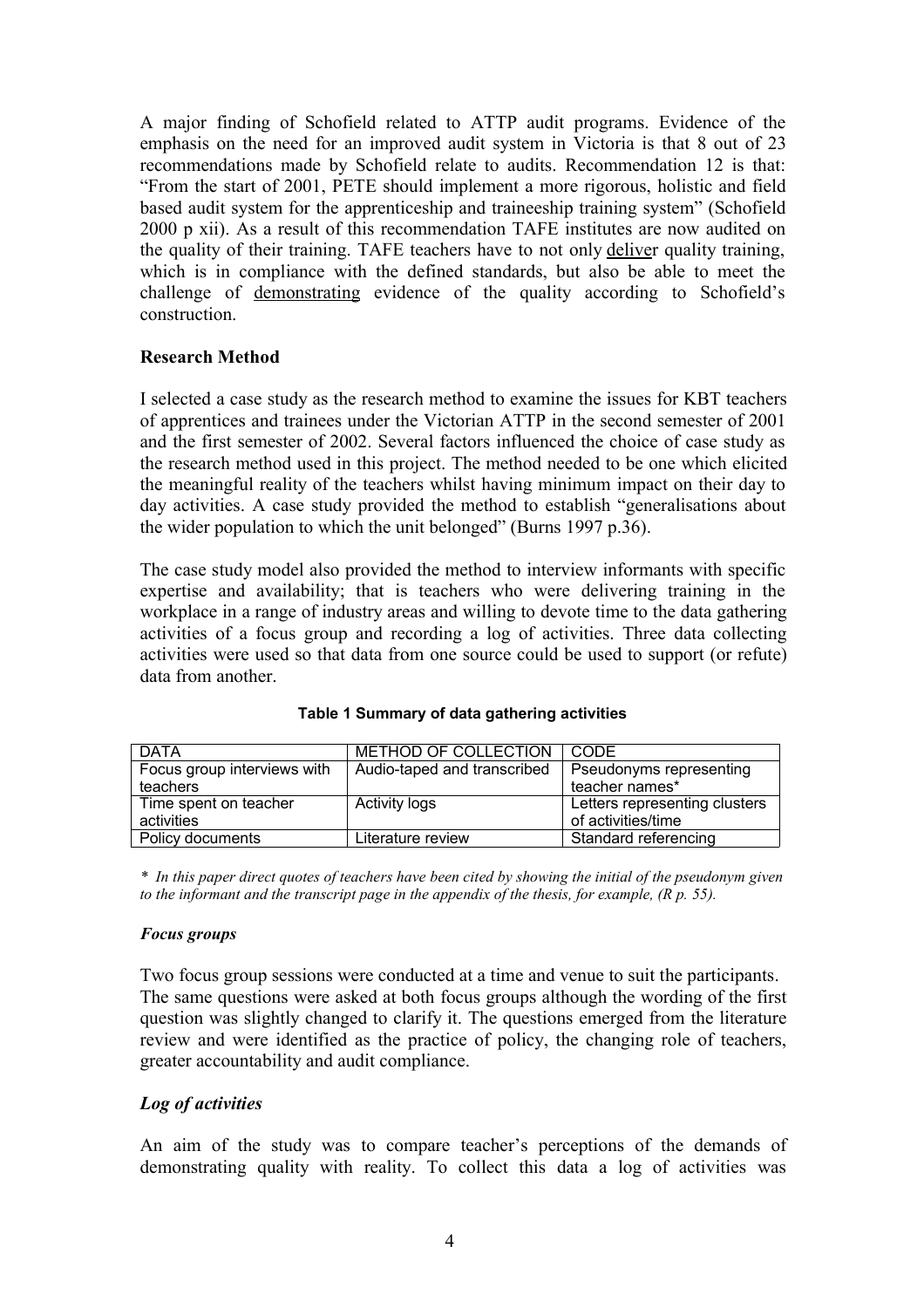developed on which teachers recorded the time, in minutes, spent on each activity over a 2 week period. The list of activities was influenced by OTTE's Performance Agreement which is specific in the auditable requirements under the ATTP. Activities were clustered around 5 themes: teaching and assessment, administration, compliance, travel and liaison with employers. Several teachers examined the list and made suggestions for change.

### *Documentary evidence*

OTTE's Performance Agreement with providers was examined for detail of the auditable requirements of the ATTP, particularly the requirements for structured workplace training. The Performance Agreement underpins delivery, assessment, recording and compliance activities of teachers as it prescribes the standards which must be met.

### *Limitations of the study*

In a case study, "reliability cannot be established in the traditional sense and external validity with a single case is also unavailable" (Burns 1997 p. 385). Burns also notes that "case studies provide very little evidence for scientific generalisation" (1997 p.390). This case study does not claim to represent all TAFE teachers nor all teachers at Kangan Batman TAFE. The sample size was small. Eight teachers participated in the focus groups and 8 (not all the same as in the focus groups) maintained activity logs.

The study does not claim to have captured all workplace training activities. A 2 week span of time for recording activities in the data log is limited and it is acknowledged that "the snapshot" may not have included all training activities that are covered throughout the duration of a full time training agreement which may be up to 4 years.

The classification of teacher activities in the log of activities is open to interpretation. Several activities (such as conducting a pre training review and developing a training plan) are auditable activities but they also assist in the delivery of 'quality' training. To overcome this limitation both classifications were used to define the percentage of time spent on them. The line between administration and compliance is similarly blurred as many of the administrative tasks are for the purpose of compliance.

Similarly, the content analysis of the focus groups interviews is open to criticism because the content may have been influenced by the prepared questions. Some questions, however, triggered a greater response than others and from the richness of responses it was possible to verify the key themes.

So, then, to the findings.

# **Findings**

# *Workplace training - the practice of policy*

Focus group participants were asked what the main issues were in workplace delivery.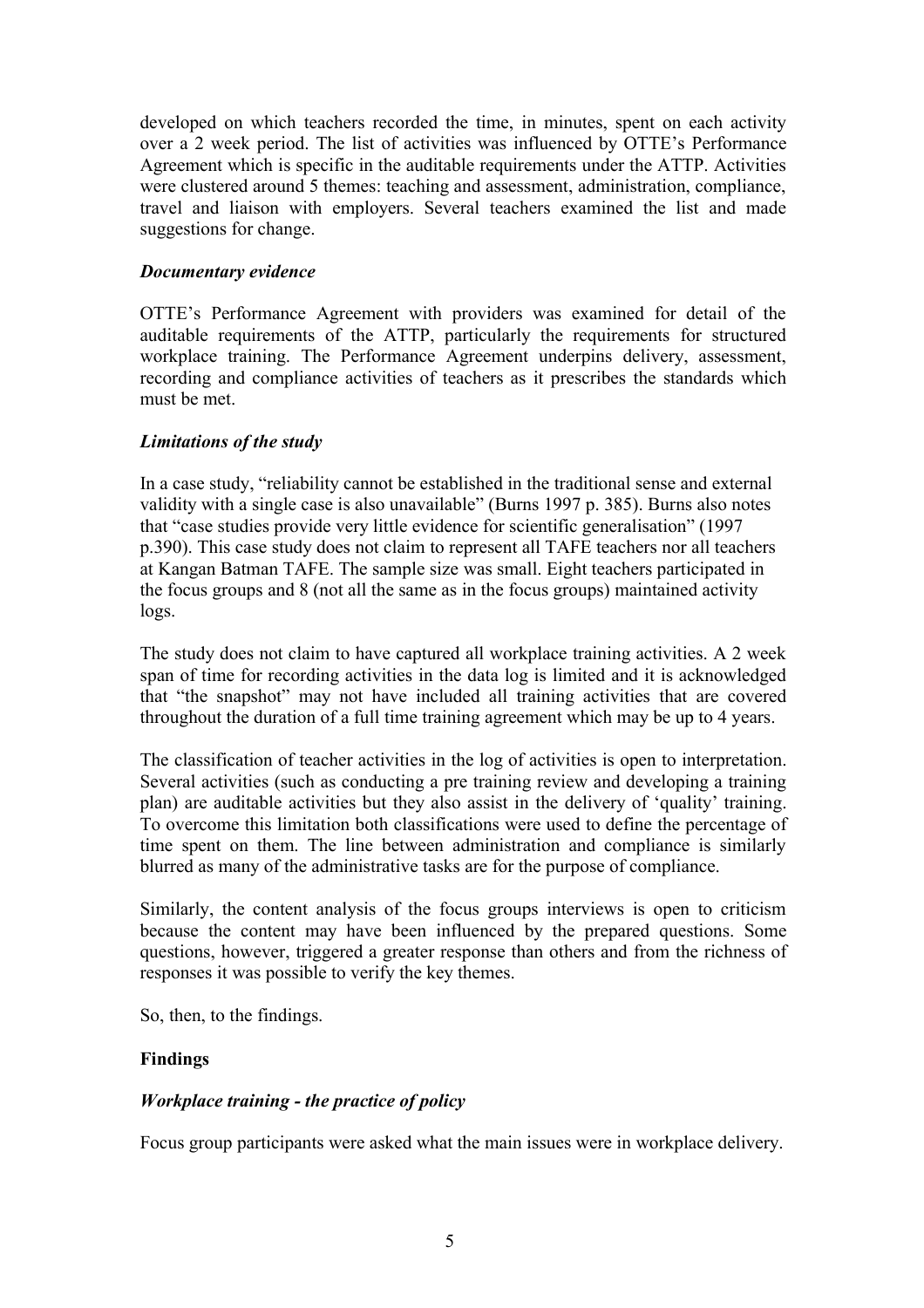Schofield had drawn a 'line in the sand' (2000, p.82) between off-the-job training and fully on-the-job training wherein trainees are not given time away from routine work duties to gain underpinning knowledge and skills. A policy decision, made by OTTE not to fund fully 'on-the-job' training, manifested in the department's Performance Agreement with training providers. The Performance Agreement stipulates conditions for structured workplace delivery. The conditions include the number of minimum visits which must be made to workplaces, monthly contact by the teacher to the trainee by phone, fax or email, specific minimum amounts of time for trainee withdrawal from routine work duties, a pre training review and the development of a training plan. These all represented forms of evidence that training was not fully 'on the job' and teachers were ensuring the training delivery was structured.

The first concern of teachers was that not all employers are supportive of training. If an employer is not *"on side"* teachers felt they were *"pushing uphill"(G p.71).* Non compliance with the requirement to release trainees/apprentices from routine work duties on the part of employers/supervisors must be reported to OTTE. This created tension for some teachers who found the reporting of non-compliance by employers created friction between the teacher and the employer.

There is also tension when the employer's motive for employing a trainee or apprentice is largely the Federal Government Incentive payments, State funded training and the payment of a trainee wage which is generally twenty per cent lower than award wages in recognition that the trainee is gaining skills. As one teacher noted: *"And they (the employer) know they only want the money, so then it makes it harder because then the trainer involved has to work twice as hard to get anything out of that trainee"* (L p. 71).

Another issue for teachers is travel. Under the user choice policy employers select the training provider of their choice to deliver the training. Workplaces may be distant from the teacher's home campus and travel time can be substantial – especially when trainees are absent without warning. The logs of activity, which measured travel time, supported teachers' estimates. Of a total of 6154 minutes the 8 teachers had spent on workplace training activities, 21 percent of the time was spent travelling to work places.

A fourth area of concern is doubt that the workplace training was providing trainees and apprentices with transferable skills. One teacher's response reflects a commonly held ambivalence about delivery of transferable skills in an enterprise: *"They're actually getting experience on the job that is invaluable. There is nothing like actually* doing something to learn it but that is a very positive side to it but I do feel they learn *THAT job. I don't know that those skills are always transferable…."(R p.53)*

The final major source of tension for teachers is funding. If trainees or apprentices leave their jobs before evidence of their participation in learning has been established, there is no funding for the training provider. Teachers had visited workplaces several times to *"set up meetings with employers and pre training reviews and we go through all of these processes, maybe 1 or 2 visits, we still have no evidence of participation. And what happens at the end of the day is that the trainee sometimes drops out and we haven't got any money into the department for that" (G p.73).*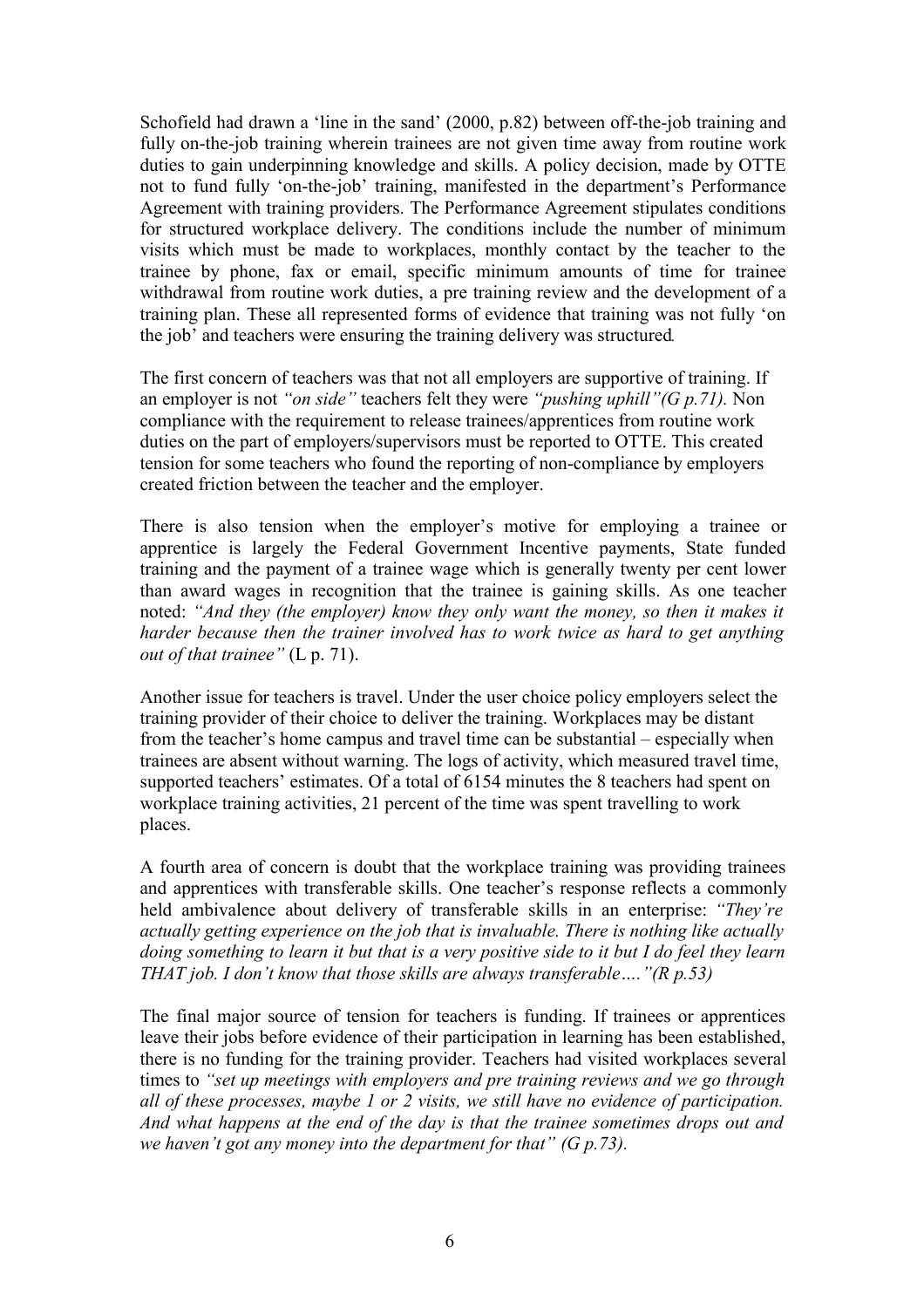The concern for funding shows the teachers' understanding of the focus on commercially focused activity which now "counters TAFE's traditional identity as an institution of public service and liberal education" (Chappell, 2001 p. 320). But it also highlights that putting OTTE's policies into practice do not necessarily result in payment nor fully account for the time the teacher has spent in establishing the training according to the evidence of participation as outlined in the Performance Agreement.

The focus group participants' world of workplace training is governed by OTTE's policies. Implementing the policies has resulted in a range of issues: of tension in situations where employers are not cooperative (particularly in monitoring the trainee's withdrawal from routine work duties), extensive travel, difficulty in demonstrating evidence of participation with subsequent effects on funding and pedagogical concerns that trainees are not always gaining transferable skills. These issues were, however, overshadowed by the demands of demonstrating that they were delivering 'quality training'.

# *Quality as compliance*

The second major theme to arise out of the focus group interviews is that of the meaning of quality. Schofield's construction of quality, based on that of the Australian National Audit Office, is one which relies on defined standards against which quality can be assured. The teachers' and Schofield's construction of quality differ as the following exchange between teachers illustrates:

*"In itself as an idealism wanting to achieve a quality outcome or a quality product I don't have any qualms about that and I have no doubt umm previously some teachers may not have delivered the goodies or whatever but it seems to have gone totally the other way hasn't it? It's almost negating, negating the teaching…". "and the teacher's personality….. " " yes….." "and the teacher's ability….. " "that's it ….." "to adapt and to use different types of methods….". "absolutely to umm use those methods….". "and because we're very strait-jacketed by the requirements…... " "yes, exactly it" (C&R p. 56-7).*

The exchange illustrates the tensions teachers feel; conflict between the teacher's personalities and the demands for compliance and the need to be flexible and adaptive at the same time that they, themselves, feel restricted. Thus, standards introduced to ensure quality training were seen to be in conflict with, or 'negating' the teaching and the very personality of teachers who have their own construction of quality. Compliance was seen as bringing *'everything to a conscious realm of recording of script writing and a lot of the teacher skills, quality skills, are put into abeyance that's how I feel anyway C p.* 55)'. It is with concern for the abeyance of 'teacher' skills, quality skills' that the teacher reveals a different version of quality than Schofield.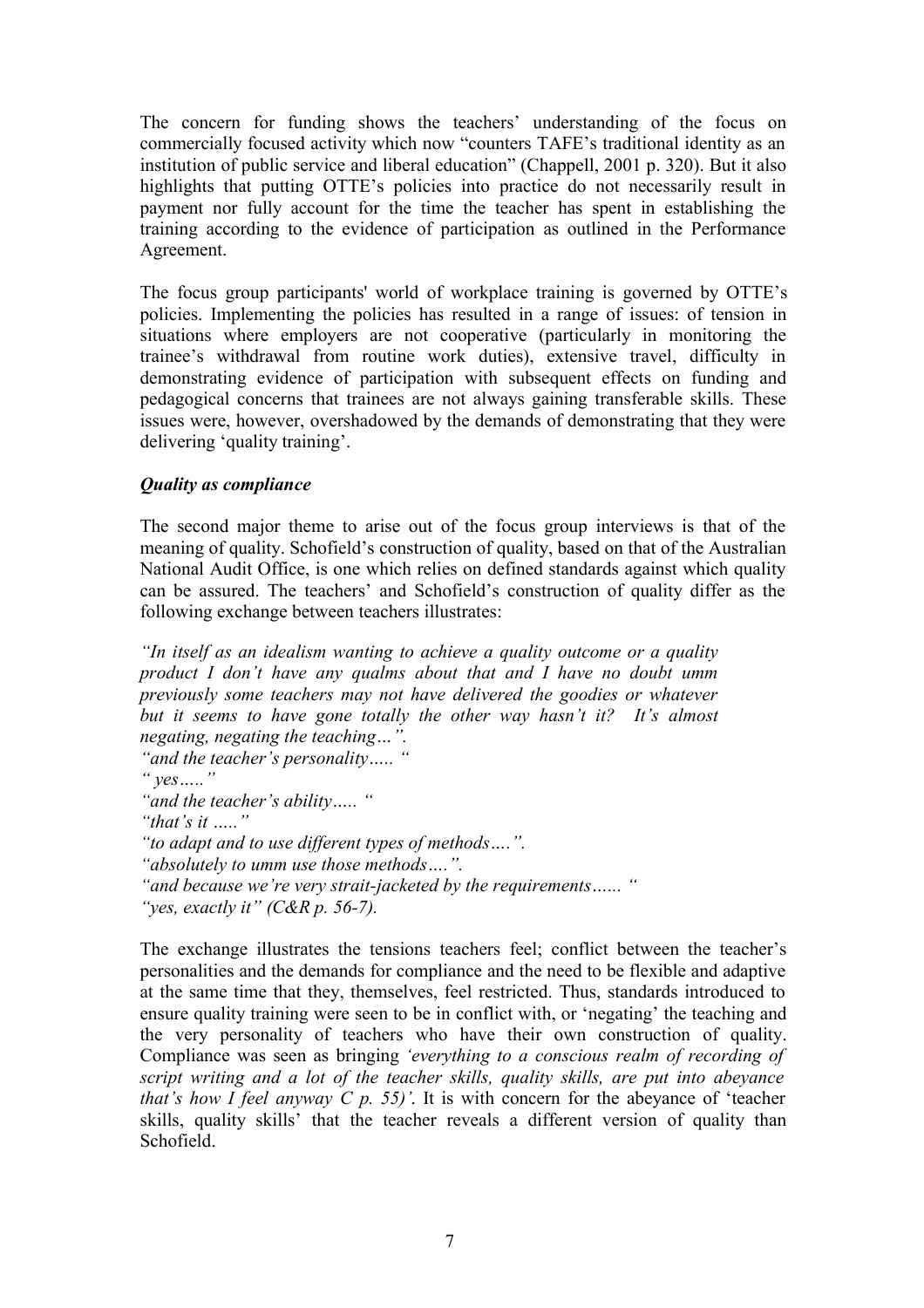The ability to be adaptive to students' needs indicates flexibility of pedagogical response which is now perceived to be of less value than being able to demonstrate compliance to an auditor's requirements. The teachers experience a real dilemma. Their professional instincts are to respond to students' needs. Audit requirements restrict them in meeting these needs and so their value system is at odds with that put into place to assure quality. The teachers' comments support Chappell's view that the experience of a set of policies and related discourses has challenged TAFE teachers "understanding of their educational roles" (2001 p. 23). The teachers experienced restraint on teachers' methods, the questioning of their professionalism and a lessening of their ability to meet students' needs: *"And so instead of meeting a real need within that student, which as professionals over the many years we have developed an ability to see that and adapt, whatever, we have to keep pulling. It's if we are pulling the reins in on ourselves all the time and we are conforming continually and I really feel that the student suffers for that" (C p. 55).*

All focus group participants agreed there had been constant changes to forms (such as the training plan and log of contacts which had been internally redesigned to ensure compliance), duplication of recording information and there was a need for internal streamlining of reporting mechanisms.

The focus group participants were not, per se, opposed to the principles of compliance to quality assurance mechanisms. The issue is Schofield's construction of quality varies from their own and instead of being able to adapt and respond to students' needs teachers feel constrained and 'strait-jacketed' by the quality assurance measures. All focus group participants agreed that it took a substantial amount of time to collect and file evidence of compliance.

#### *Time for compliance*

To assess whether gathering and recording evidence of compliance was, in reality, a time consuming process for teachers at KBT, teachers were asked to estimate the time spent on the administration of audit requirements. Estimations varied from fifty to sixty per cent of time: "*Instead of teaching 90% and admin 10% I'd say it's now moved almost to say 60% admin and 40% teaching, teaching has certainly taken a much lower" (R p. 54).*

The log of activities supported their perceptions that compliance and administration activities consumed more than half the teachers' time. Of a total of 6154 minutes of time spent on ATTP activities, 28% of time was spent on teaching activities, 22% on compliance, 21% on travel, 18% on Administration, and 11% on liaison. Whilst the sample size was small, the findings resonate with the teachers' wish to devote more time to teaching and less to administration and compliance activities which are graphed below.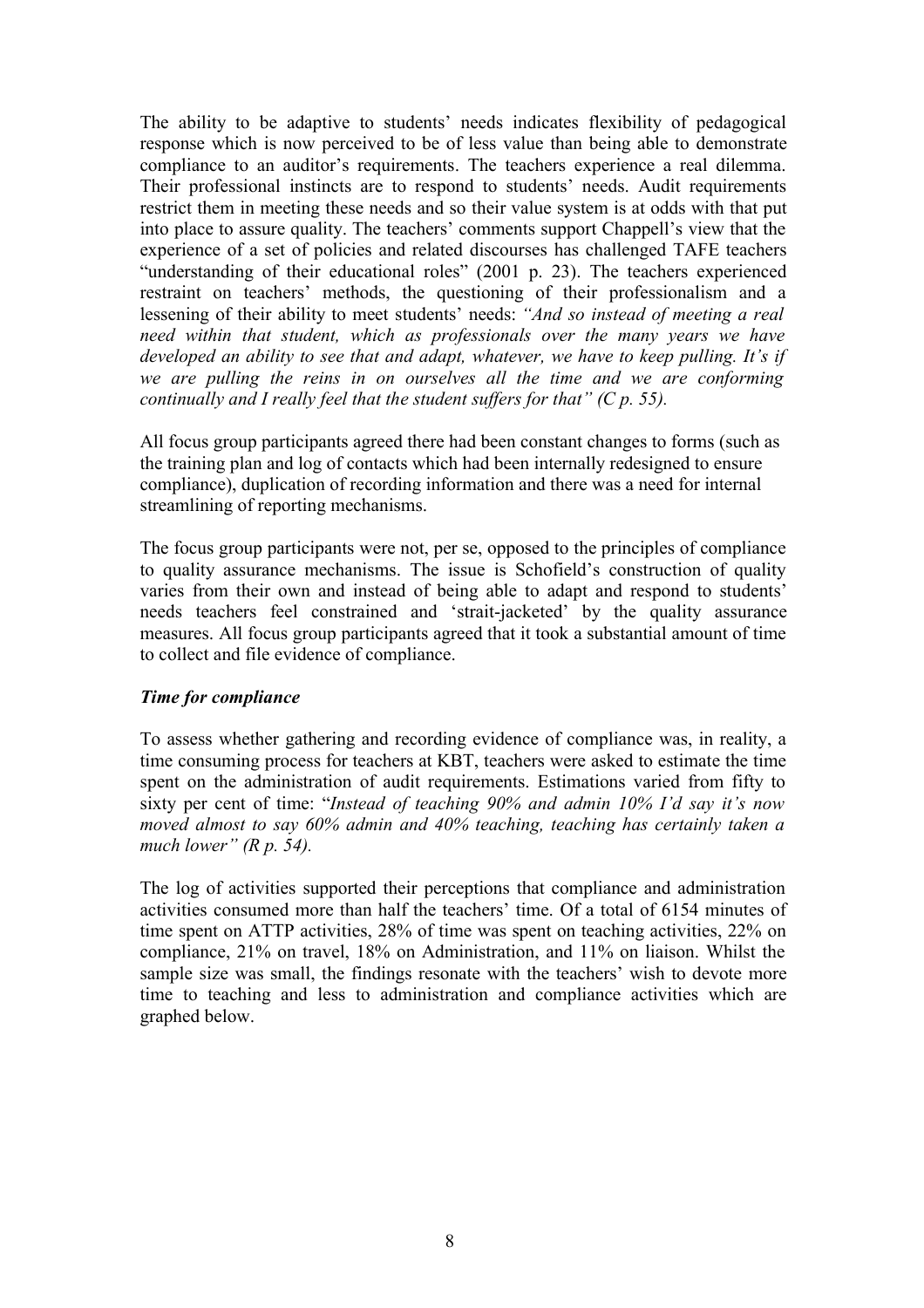

**Chart 1 Breakdown of teacher activities including pre training review and training plan**

It can be argued that some of the activities such as the pre-training review and the training plan which were classified as 'compliance related' (because they are defined in the Performance Agreement and auditable) are also teaching duties and will enhance trainee and apprentice learning. If these activities are classified as teaching activities the proportions change from 28% of time on teaching to 41%.





There still remains 9% of time devoted to compliance and only 41% to teaching. It is ironical that, for the KBT teachers who participated in this case study, the very measures introduced to assure quality of teaching have taken a considerable amount of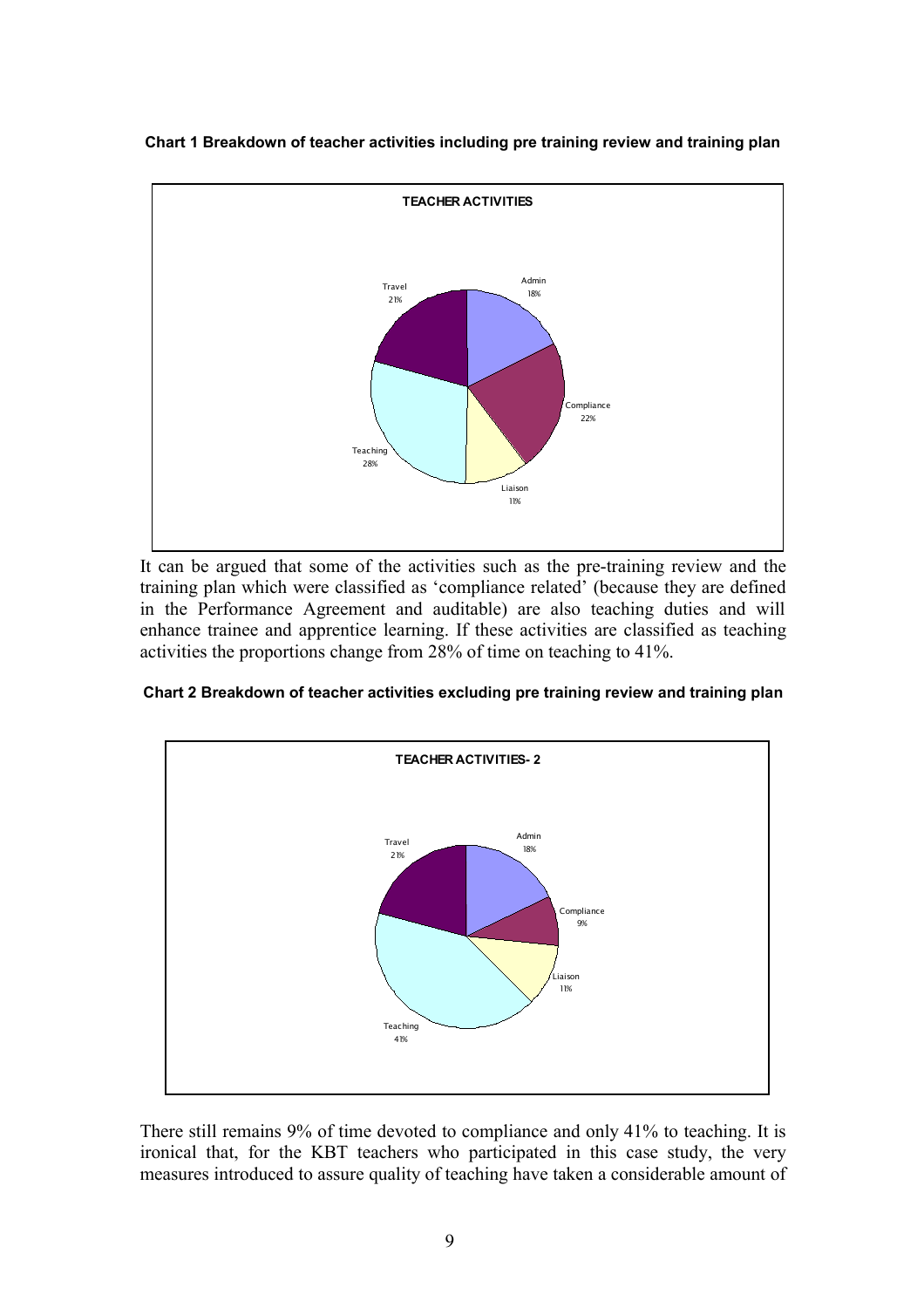time away from their role of the teachers of workplace based training. To them quality compliance represented often tedious tasks rather than measures to ensure Schofield's aim of quality training was being met. To the teachers, compliance and teaching seemed poles apart. Certainly, the requirement for compliance had affected teacher roles.

# *The job of workplace trainers*

One aim of the focus group interviews was to capture the teachers' views of the nature of their roles. Their responses included "diverse and autonomous", "ever changing, flexibility and focused on the AQTF", "trainer, a little bit of consulting with industry, a little bit of coordination and exciting", "busy", "teacher", "fascinating" "file management', "motivator, excellent communicator…communicator in a triad" (employer, trainee and teacher), "overseer", "policing", "assessor", "assuring quality we see that as our major role", and "administrator".

The responses reflect diversity, flexibility and the application of a wide range of skills required for teachers to respond effectively to the nature of their jobs. They also reflect the multiplicity of their roles and the way the nature of their jobs had changed. Compliance and administrative tasks were seen to be changing the nature of teachers' roles: *"That is not why they are employed, they're employed because they're good teachers. So it is going to impact on teachers and we are going to become, need to become more organised so that we can manage all those extra things that we need to. (L p. 72).*

It was the nature of the changes that was the issue particularly in what was seen to be a 'policing' role. One teacher describes what he is reluctant to call a 'debt collecting role': *"So I wouldn't regard myself as a debt collector but there are plenty of times which I have had to diplomatically extract over time if you like, it is probably not the best choice of words, an enrolment fee from someone who's sort of not really wanting to pay" (A p. 72).*

Such changes reflect a change in roles from one in which pedagogy is the primary focus to one in which organisational and administrative skills, are to the fore. "*It's almost a more bureaucratic skill rather that a trainer or teacher requires rather than a humanistic or a knowledge"(C p. 55).* This statement again highlights the tension between teaching and administration.

Harris et al (2001) found after 'unparalleled change' in the last ten years TAFE teachers have been required to develop new skills and knowledge and to meet the challenge of coping with that which Schofield described as 'the flexibility genie'. If teachers are involved in workplace delivery they may be driving long distances to train and assess in workplaces, motivating trainees/apprentices and employers, collecting enrolment fees, recording and documenting everything they do. They are negotiating with the employers who don't want to release trainees from routine work duties and reporting and recording all they do as evidence which may be scrutinised by an auditor. They are developing materials, photocopying, liaising with stakeholders and promoting their 'products' to 'clients' to bring additional 'business' to their institute. Consistent with Chappell's findings in 2001, the reality of their world of work reflects complexity, multiplicity, hybridity and constant change.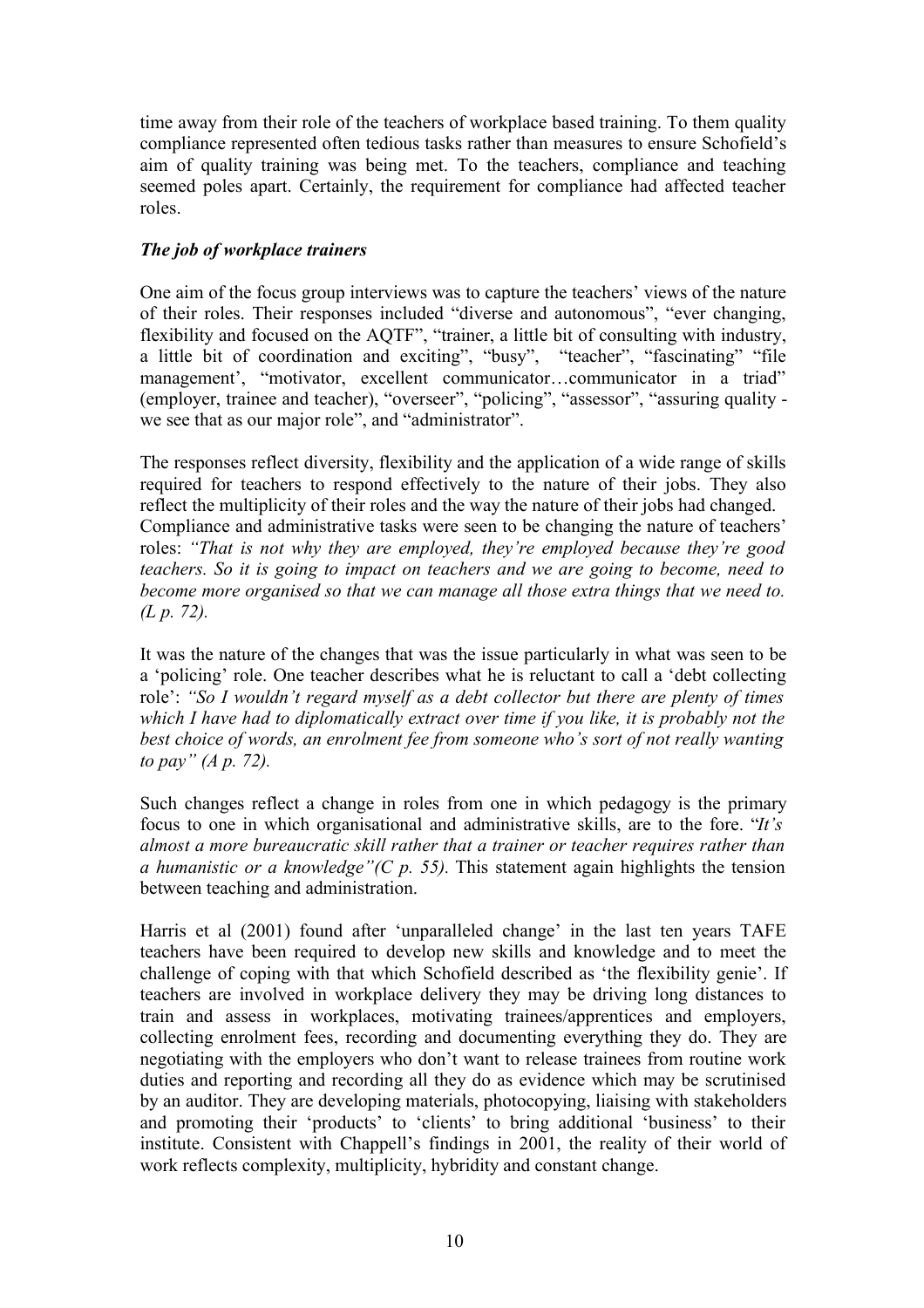What then can be made of the findings of this study?

#### **Implications for policy and practice**

The findings of this case study have implications, internally, for KBT and externally, for OTTE and the Federal Department of Education, Science and Technology (DEST) which funds the employer incentive payments.

For KBT, findings relate to both systemic and process performance and present an opportunity to influence strategic and business planning and rethink processes and roles. The finding that teachers' roles are changing can advise future professional development. That administrative activities involve a substantial component of teachers' time has implications for human resources and staff deployment. The finding concerning time for compliance implies an opportunity for efficiencies in records management. Externally, there are funding implications for OTTE and the opportunity to streamline compliance measures. Similarly, DEST may clarify employer responsibilities on Training Contracts.

#### **Conclusion**

Implementing state government policy about workplace training has presented challenges to teachers of trainees and apprentices. The teachers expressed concerns about meeting the demands of employers and the needs of trainees, the change of roles of teachers (particularly the expansion of administrative tasks), the time taken to travel to workplaces, funding and doubts about the provision of transferable skills. The change of roles is exemplified by the finding that compliance, administration, liaison and travel activities consume more than half the teachers' time. The issues raised by the teachers were not at odds with those discussed in the literature. Despite their concerns, they demonstrated they had adapted to the changes required of a teacher to survive in the new VET world. The teachers wish for the introduction of efficiencies so that the record keeping and evidence requirements are clarified, duplication minimised and their skills utilised to the benefit of their students' learning which they saw as inherent in quality training.

The teachers' vision and Schofield's is the same: a high standard of quality training. Tension stems from Schofield's interpretation of quality. The origins, in a system designed for manufacturing, of Schofield's construction of quality, exemplify "practice and forms of conduct that are drawn from one world and imposed on another" (Chappell, 2002, p 31). This may explain the difficulties teachers face in enacting the policies that were influenced by Schofield's recommendations. The policies do not reflect the complexities and fragmentation of workplace training. The teachers' construction of quality teaching is less process driven (and measurable) than it is a pedagogical ideal of responding to students needs in a flexible, individualistic way in a complex environment. This creates tension for them when they comply with quality assurance measures that are process driven. Tension between achieving and demonstrating 'quality' workplace delivery was due not only to definitions of quality but also to the amount of time taken to provide evidence of compliance.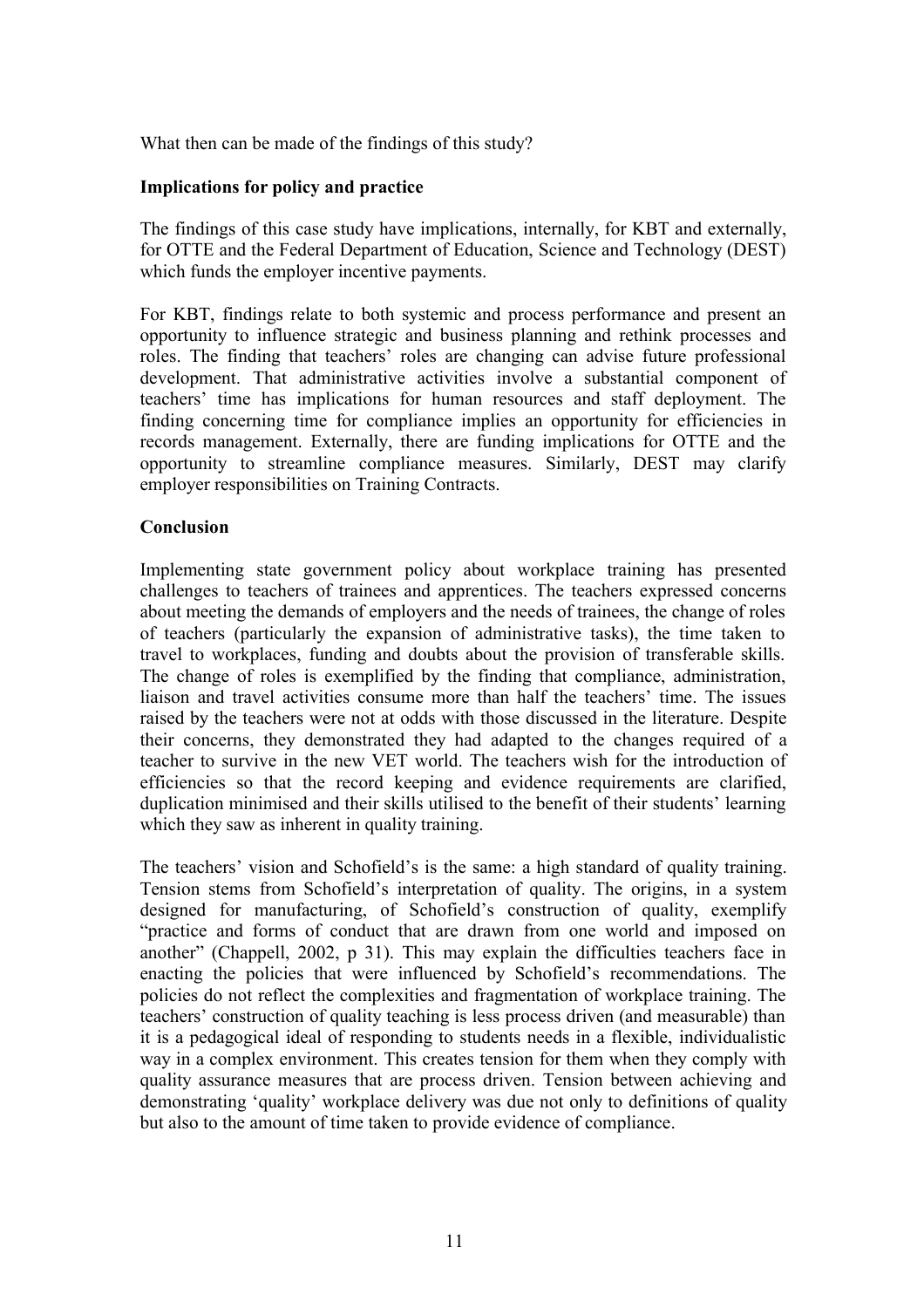To the KBT teachers who participated in this study, there is little evidence that the quality assurance measures introduced as a result of the Schofield review have resulted in such efficiencies expected in a quality assurance system. What is in question is whether the teachers' passion for teaching will be extinguished by having to comply with Schofield's construction of quality training and the commensurate measures to demonstrate it. Perhaps what is required is a new definition of 'quality training' that achieves the vision of both Schofield and the teachers. What is definitely required is a more streamlined approach to collecting evidence of 'quality' training so that teachers have more time to devote to their students.

### **References**

Department of Education, Training and Youth Affairs. (2001) *Quality assurance guide for assessment*. Australian Training Products, Melbourne.

Australian Apprenticeships: Facts, fiction and future. (2001) National Centre for Vocational Education Research. Adelaide.

Performance Agreement 2001-2 http://gftp.ette.vic.gov.au/gftp/ATTP/2000- 2001ATTP%20PA%20Nov%2024.pdf (accessed 13/15/2002). Burns, R. (1997) *Introduction to research methods*, Longman, South Melbourne.

Chappell, C. 2001 Issues of teacher identity in a restructuring Australian vocational education and training (VET) system. *Australian and New Zealand Journal of Vocational Education Research,* Volume 9, number 1, NCVER, Adelaide.

Chappell, C. (1999) *Workbased learning and vocational education and training practitioners,* RCVET working paper No 99.03 [online] http://rcvet.ts.edu.au/working.htm.

Favero, J. (2002) *'Quality' training – challenges for teachers of workplace training for trainees and apprentices*. (unpublished).

Harris, R. Simons, M. Hill, D. Smith, E. Pearce, R. Blakely, J. Choy, S & Snewin, D. (2002) *The changing role of staff development for teachers and trainers in vocational education and training*. National Centre for Vocational Education Research, Adelaide.

Harris, R. Simons, M. & Bone, J. (2000) *More than meets the eye? Rethinking the role of the workplace trainer*. National Centre for Vocational Education Research, Adelaide.

Harris, R. Simons, M. Symons, H. & Clayton, B. Ostriches, snakes or chameleons? VET teachers/trainers and the changing nature of their work. in Beven, F. Kanes, C.& Roebuck, R (eds.), *Knowledge demands for the new economy,* Proceedings of the 9th Annual International Conference on Post-compulsory Education and Training, Gold Coast, 3-5 December 2001, vol.1, pp.267-276